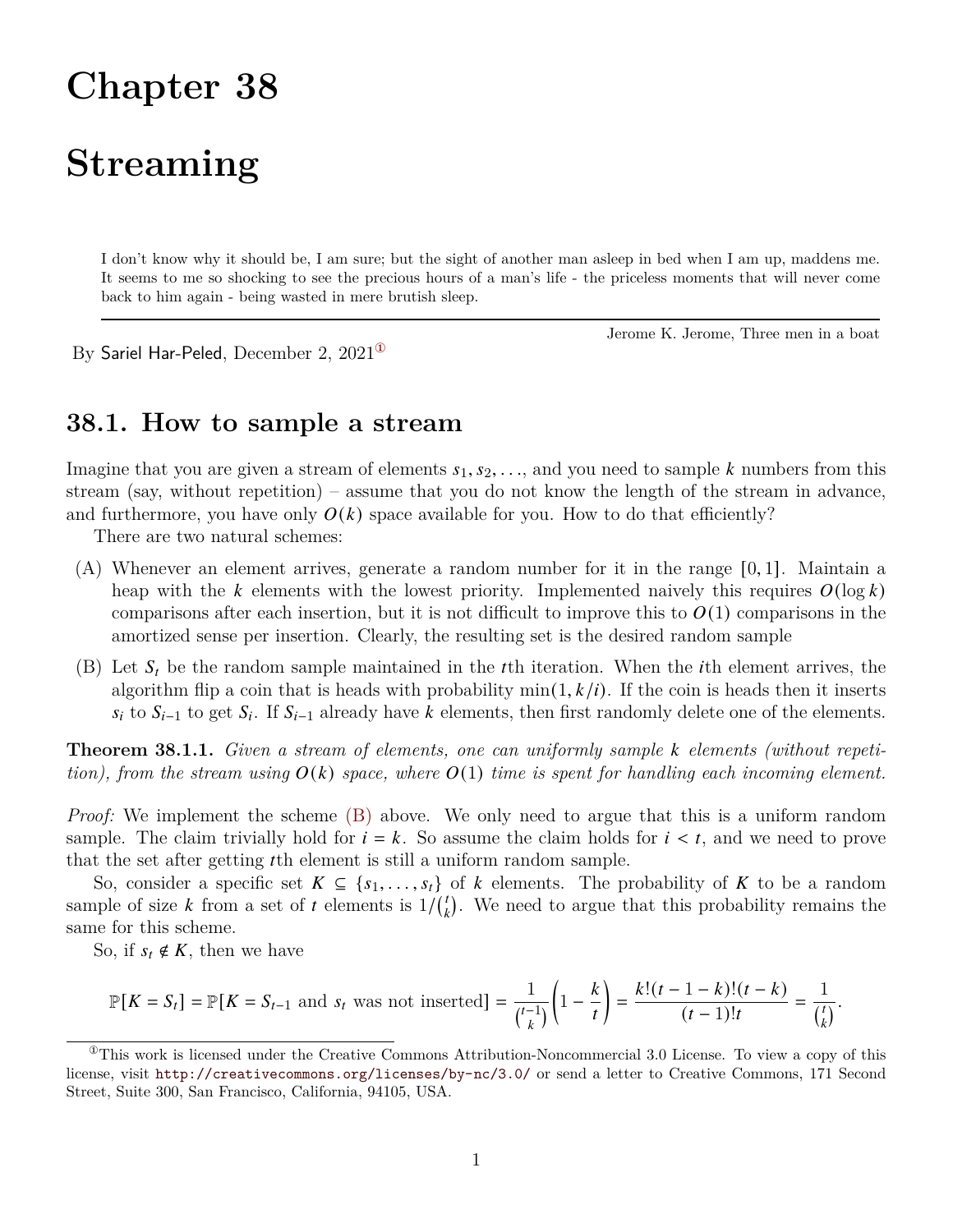If  $s_t \in K$ , then

$$
\mathbb{P}\left[K=S_t\right] = \mathbb{P}\left[\begin{array}{c}K\setminus\{s_t\} \subseteq S_{t-1}, \\ s_t \text{ was inserted} \\ \text{and } S_{t-1}\setminus K \text{ thrown out of } S_{t-1}\end{array}\right] = \frac{t-1-(k-1)\cancel{K}}{\binom{t-1}{k}}\frac{t}{t}\frac{1}{K} = \frac{(t-k)k!(t-1-k)!}{(t-1)!t} = \frac{1}{\binom{t}{k}},
$$

as desired. Indeed, there are  $t-1-(k-1)$  subsets of size k of  $\{s_1,\ldots,s_{t-1}\}\$  that contains  $K\setminus\{s_t\}$ since we fix  $k - 1$  of the  $t - 1$  elements.  $\blacksquare$ 

### **38.2. Sampling and median selection**

Let  $B[1, \ldots, n]$  be a set of *n* numbers. We would like to estimate the median, without computing it outright. A natural idea, would be to pick k elements  $e_1, \ldots, e_k$  randomly from  $B$ , and return their median as the guess for the median of  $B$ .

In the following, let  $R_B(t)$  be the *t*<sup>th</sup> smallest number in the array *B*.

**Observation 38.2.1.** *For*  $\varepsilon \in (0,1)$ *, we have that*  $\frac{1}{1-\varepsilon} \geq 1+\varepsilon$ *.* 

**Lemma 38.2.2.** Let  $\boldsymbol{\varepsilon} \in (0, 1/2)$ , and let  $k = \left[\frac{12}{\varepsilon^2} \ln \frac{2}{\delta}\right]$ . Let Z be the median of the random sample of B *of size . We have that*

$$
\mathbb{P}\bigg[R\bigg(\frac{1-\varepsilon}{2}n\bigg) \le Z \le R_B\bigg(\frac{1+\varepsilon}{2}n\bigg)\bigg] \ge 1-\delta.
$$

*Namely, with probability at least*  $1 - \delta$ , the returned value Z is  $(\varepsilon/2)n$  positions away from the true *median.*

*Proof:* Let  $L = R_B((1 - \varepsilon)n/2)$ . Let  $X_i = 1$  if and only if  $e_i \leq L$ . We have that

$$
\mathbb{P}[X_i = 1] = \frac{(1 - \varepsilon)n/2}{n} = \frac{1 - \varepsilon}{2}.
$$

As such, setting  $Y = \sum_{i=1}^{k} X_i$ , we have

$$
\mu = \mathbb{E}[Y] = \frac{1-\varepsilon}{2}k \ge \frac{k}{4} \ge \frac{3}{\varepsilon^2} \ln \frac{2}{\delta}.
$$

One case is that the algorithm fails, if  $Y \geq k/2$ . We have that

$$
\mathbb{P}[Y \geq k/2] = \mathbb{P}\left[Y \geq \frac{1/2}{(1-\varepsilon)/2} \cdot \frac{1-\varepsilon}{2}k\right] = \mathbb{P}[Y \geq (1+\varepsilon)\mu] \leq \exp\left(-\varepsilon^2 \mu/3\right) \leq \exp\left(-\varepsilon^2 \cdot \frac{3}{\varepsilon^2} \ln \frac{2}{\delta}\right) \leq \frac{\delta}{2}.
$$

by Chernoff's inequality (see [Theorem 38.5.1\)](#page-3-0).

This implies that  $\mathbb{P}\big[R_B((1-\varepsilon)n/2) > Z\big] \leq \delta/2$ .

The claim now follows by realizing that by symmetry (i.e., revering the order), we have that  $\mathbb{P}[Z > R_B((1+\varepsilon)n/2)] \le \delta/2$ , and putting these two inequalities together.

<span id="page-1-0"></span>The above already implies that we can get a good estimate for the median. We need something somewhat stronger – we state it without proof since it follows by similarly mucking around with Chernoff's inequality.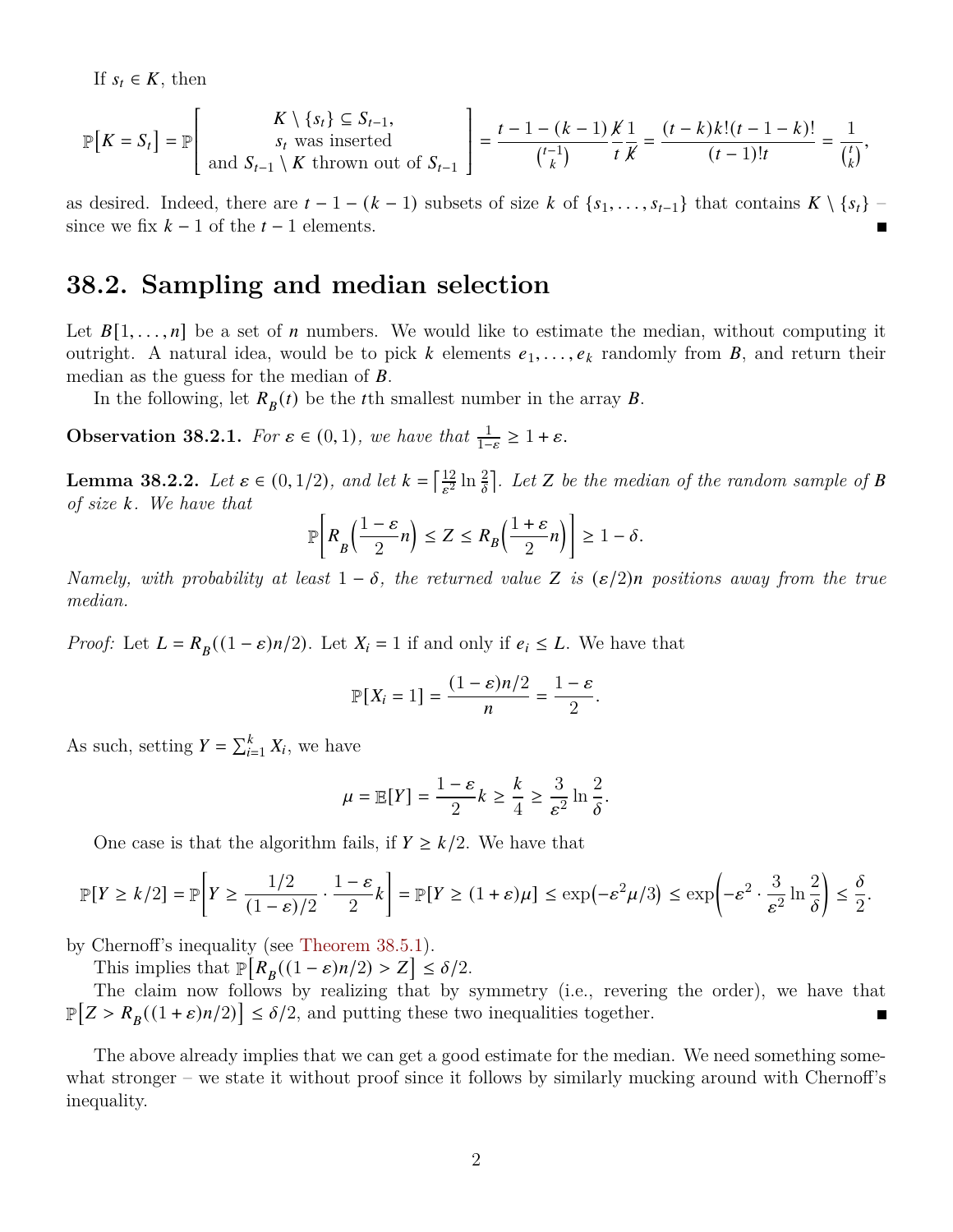**Lemma 38.2.3.** Let  $\varepsilon \in (0, 1/2)$ , let B an array of n elements, and let  $S = \{e_1, \ldots, e_k\}$  be a set of k *samples picked uniformly and randomly from B. Then, for some absolute constant*  $c$ , and an integer  $k$ , *such that*  $k \geq \left\lceil \frac{c}{c^2} \right\rceil$  $\frac{c}{\varepsilon^2} \ln \frac{1}{\delta}$ , we have that

$$
\mathbb{P}\big[R_S(k_-) \le R_B(n/2) \le R_S(k^+)\big] \ge 1 - \delta.
$$

 $for k = \lfloor (1 - \varepsilon)k/2 \rfloor, and k^+ = \lfloor (1 + \varepsilon)k/2 \rfloor.$ 

*One can prove even a stronger statement:*

$$
\mathbb{P}\Big[R_B((1-2\varepsilon)n/2) \leq R_S((1-\varepsilon)k/2) \leq R_B(n/2) \leq R_S((1+\varepsilon)k/2) \leq R_B((1+2\varepsilon)n/2)\Big] \geq 1-\delta
$$

*(the constant would have to be slightly bigger).*

#### **38.2.1. A median selection with few comparisons**

The above suggests a natural algorithm for computing the median (i.e., the element of rank  $n/2$  in  $\vec{B}$ ). Pick a random sample S of  $k = O(\sqrt{n}\log n)$  elements. Next, sort S, and pick the elements L and R of ranks  $(1 - \varepsilon)k$  and  $(1 + \varepsilon)k$  in S, respectively. Next, scan the elements, and compare them to L and R, and keep only the elements that are between. In the end of this process, we have computed:

(A)  $\alpha$ : The rank of the number L in the set B.

(B)  $T = \{x \in B \mid L \le x \le H\}.$ 

Compute, by brute force (i.e., sorting) the element of rank  $n/2-\alpha$  in T. Return it as the desired median. If  $n/2 - \alpha$  is negative, then the algorithm failed, and it tries again.

**Lemma 38.2.4.** The above algorithm performs  $2n + O(n^{3/4} \log n)$  comparisons, and reports the median. *This holds with high probability.*

*Proof:* Set  $\varepsilon = 1/n^{1/4}$ , and  $\delta = 1/n^{O(1)}$ , and observe that [Lemma 38.2.3](#page-1-0) implies that with probability  $\geq 1 - 1/\delta$ , we have that the desired median is between L and H. In addition, [Lemma 38.2.3](#page-1-0) also implies that  $|T| \leq 4\epsilon n \leq 4n^{3/4}$ , which readily implies the correctness of the algorithm.

As for the bound on the number of comparisons, we have, with high probability, that the number of comparisons is

$$
O(|S|\log |S|+|T|\log |T|)+2n=O\left(\sqrt{n}\log^2 n+n^{3/4}\log n\right)+2n,
$$

П

since deciding if an element is between  $L$  and  $H$  requires two comparisons.

**Lemma 38.2.5.** The above algorithm can be modified to perform  $(3/2)n + O(n^{3/4} \log n)$  comparisons, *and reports the median correctly. This holds with high probability.*

*Proof:* The trick is to randomly compare each element either first to  $L$  or first to  $H$  with equal probability. For elements that are either smaller than L or bigger than H, this requires  $(3/2)n$  comparisons in expectation. Thus improving the bound from  $2n$  to  $\left(\frac{3}{2}\right)n$ .

Remark 38.2.6. Note, that if we know, as in this case, that  $L$  and  $H$  are in the middle, than it is not needed to do the random comparisons trick used above – indeed, just regular algorithm would work. This trick makes sense only if do not know the rank of  $L$  and  $H$  in the real array, but only know that they are close together. Then, the random comparisons trick does work better than the deterministic approach.